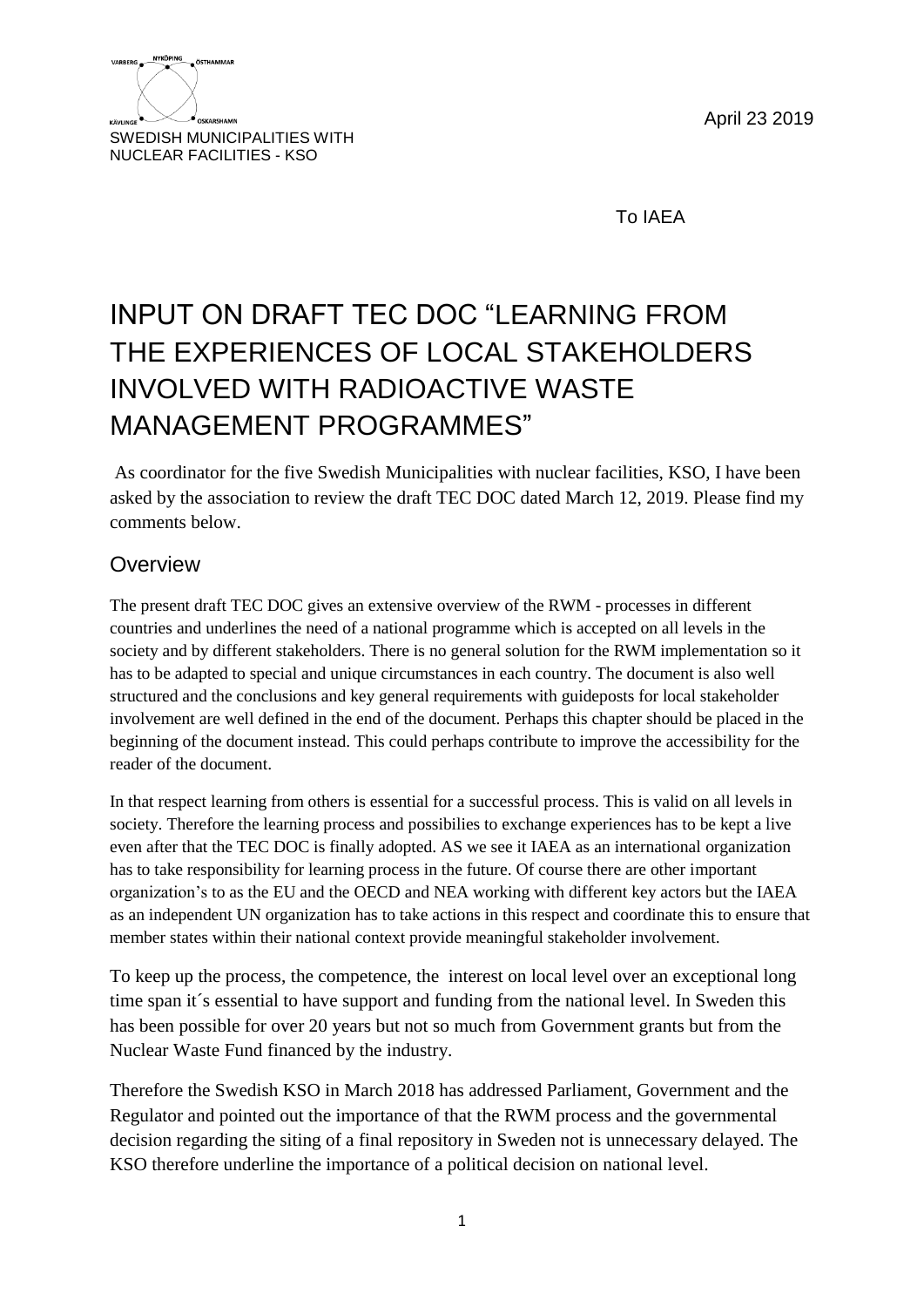# The national level in Sweden

First of all we notice that the document describes the experiences in Sweden, especially on local level, in a much better way than the TEC DOC presented at the stakeholder seminar in Vienna in November 2018. At the seminar we were informed that the Swedish regulatory authority, SSM, had not taken part in the IAEA seminar for regulators. This explains why the Swedish case was not mentioned in the TEC DOC presented in Vienna. We still notice that there is a lack of information from Sweden on a national level in the draft document.

KSO would in this respect like to mention the chapters:

## *- 3.2.1: Local level relationships with regulatory bodies and implementers*

In this chapter we miss specific information from Sweden. As in most countries the regulator has a special role as a neutral source in safety issues and for information to both local authorities and other stakeholders. This is also the case in Sweden.

In Sweden it's up to the regulator, other national authorities and the municipalities to stretch industry especially in connection to the RSD- programme presented by the implementer SKB Co each year.

## *- 3.2.2- - 3.2.5 Interacting with the implementer and regulator etc.*

The implementer/industry has a very important role for the local level due to the fact that they are represented in the municipalities by their local organization and the employees very often live in the municipality which is not the case for the regulator. In the Swedish system the industry has a key role and have taken lead in the RWM process for many years. It`s also industry who finance (The Nuclear Waste Fund) the local work in the Swedish municipalities taking part in the process for over 20 years and in some cases hosting the facilities in these municipalities.

In the information boxes in these chapters we therefore miss the Swedish example/model were the implementer has had and still have a very significant and important role. This is also the case for the Swedish regulator, The Swedish Radiation Safety Authority. They should therefore contribute with the appropriate information in these chapters.

## *- 3.5.2.1 Safety comprehensively addressed*

One of the chapters points out the fact that a country's track record of safe operations at nuclear facilities will contribute to confidence around RWM safety.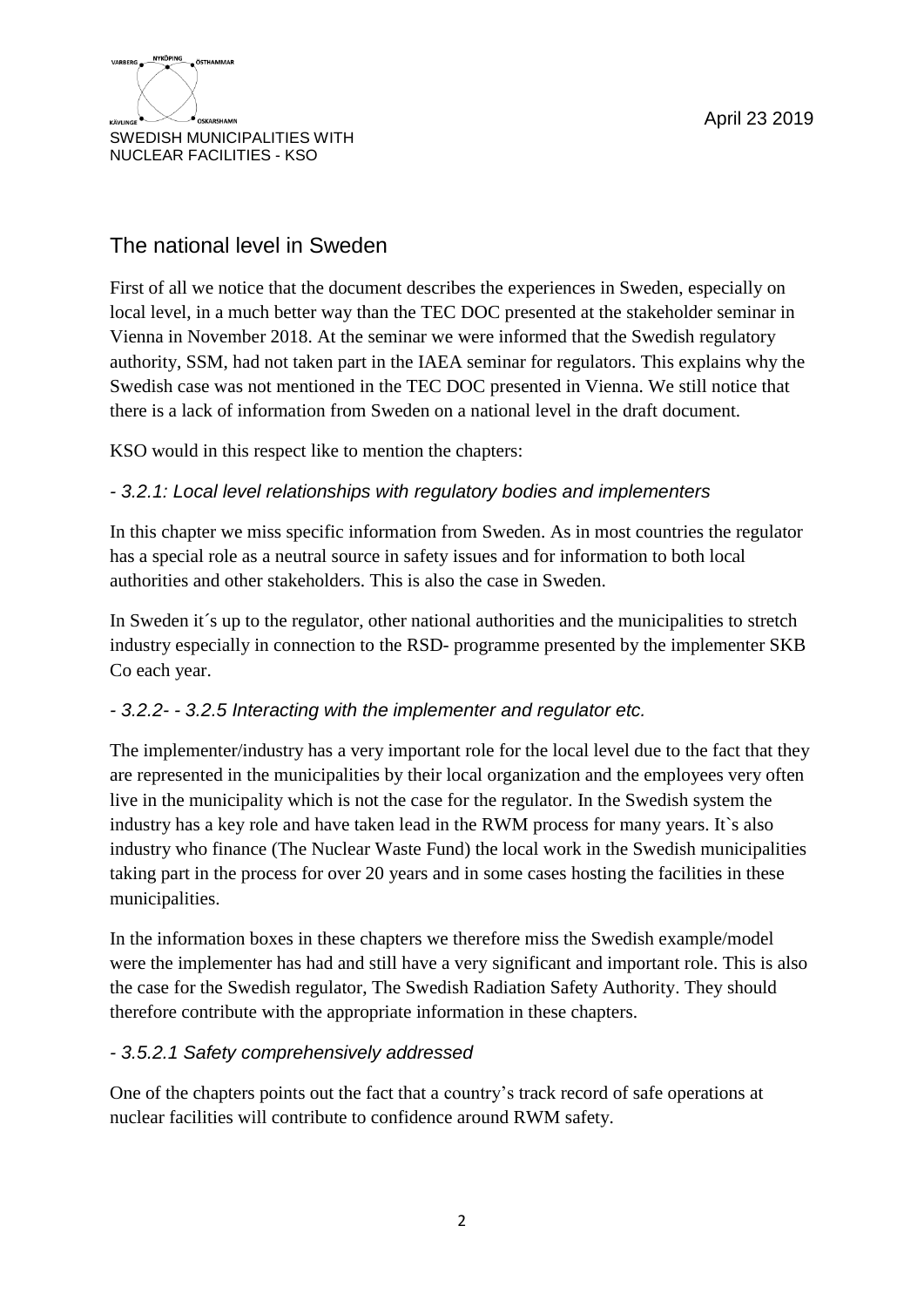

KSO cannot underline enough the importance of safe operations of nuclear and RWM facilities and the input it has on local trust. In this respect issues regarding openness and transparency from all parties concerned also are essential which the draft TEC DOC also points out.

KSO therefore miss some information from the Swedish regulator in the information box on page 74. This also applies on chapter's 3.5.2.2 Best international practice and 3.5.2.3 Decision making steps are traceable and understandable and responsive to local input.

Regarding best international practice KSO would like to mention that the Swedish association for over 40 years has made study trips around the world to receive best international practice from both the regulators, the implementers as well as from the local level and different stakeholders. In the year 2014 KSO also arranged a seminar with the Swedish regulator SSM regarding the Swedish experiences from the Fukushima accident and the stress tests. Sweden and different Swedish authorities in different areas had a significant role in this respect. KSO contributed with the local perspective after a study trip to Japan in November 2013 where the Swedish delegation met local authorities and Mayors in the preparedness zone around the Fukushima facility.

## *3.5.2.3*

In this chapter about traceable and understandable decision making with examples from Canada, Korea and Swizerland KSO would like to add the RSD Programme (Research Safety & Demonstration) carried out by the Swedisch implementer SKB Co every year. The programme is reviewed by both the regulator, other national authorities and the local RWMorganisations in both Östhammar and Oskarshamn Municipalities.

#### *-3.6.1.1 and 3.6.1.2*

The chapter 3.6 stresses local interests and enhancing well – being. These are important factors for the local authorities when it comes to recognition from both national government and industry for the municipalities contribution to solve a question of national interest. In Sweden this is exemplified by the so called Added Value Agreement from 2009 between industry and the two Municipalities Östhammar and Oskarshamn. The agreement acknowledge the responsibility the two municipalities have taken for over 20 years to solve an issue of great national importance. The agreement also gives economic opportunities to the municipalities and their local development. This important and unique agreement in both Swedish and international terms is mentioned in the box information on page 82 in the draft.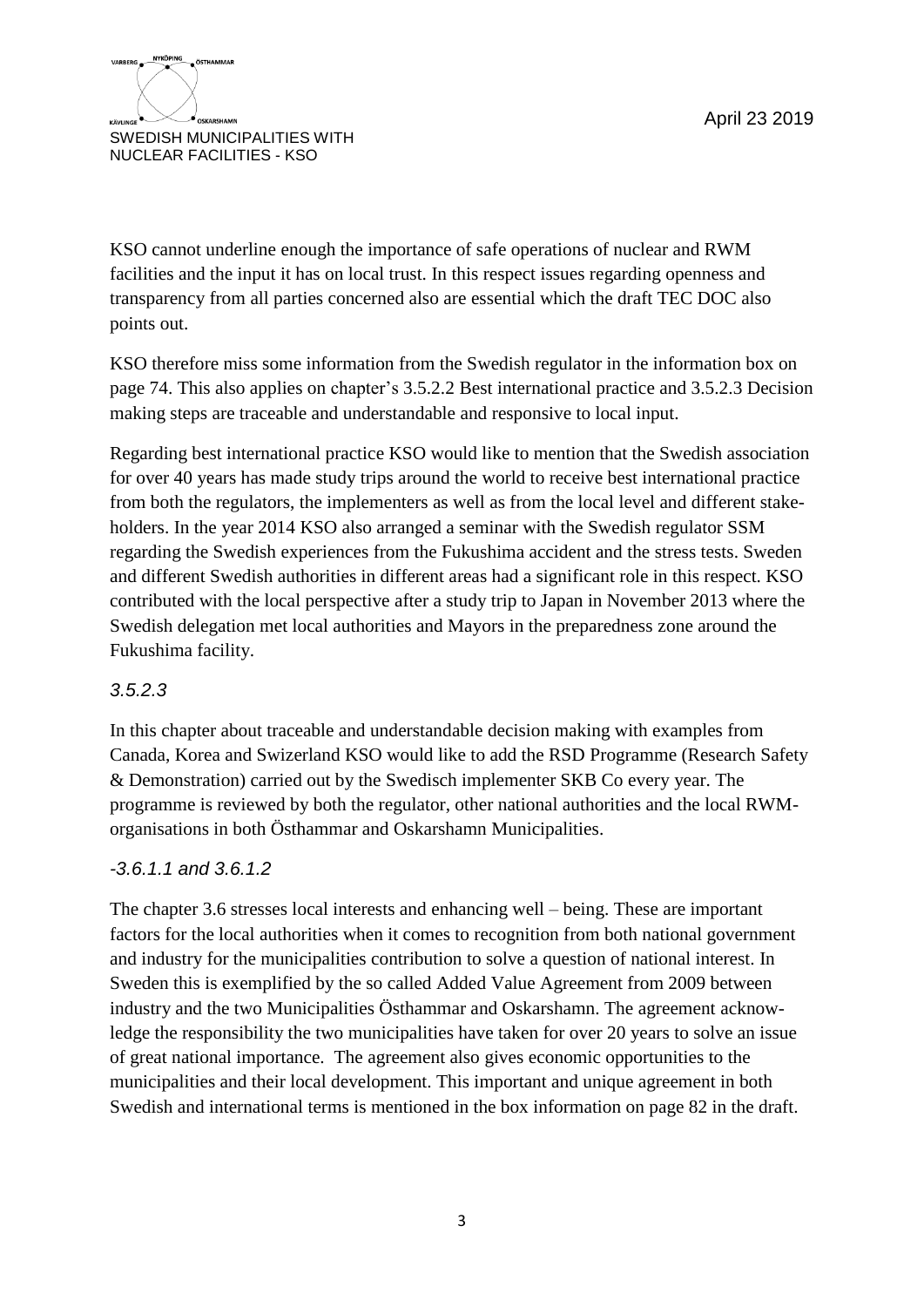

## *3.7.7 Managing over long time*

#### 3.7.7.1

This chapter points out that the RWM process have a duration for many years and that this have impact on the local level when it comes to both uncertainty over time and some frustration when it comes to delayed decision making on national level. This can lead to engagement fatigue and risk of lack of local engagement and skills over the years.

## *3.7.3 Approaches for managing over long timelines*

As mentioned above KSO has already stressed the importance of sustaining financial resources and commitments regarding reliability of community benefits for the future. Therefore it´s of utmost importance that the national level take it´s responsibility for a decision making process which focus on true engagement. The necessary governmental decisions have to be taken to ensure a decision making process in time so that the process not is prolonged more than necessary. The process has to go on without unnecessary delay. In Sweden the KSO- association has the impression that the decision making process on national level for the siting of the final HLW repository not is in phase with time and there is a risk that the final governmental decision is delayed more than necessary. General elections in Sweden in September 2018 and the process for building a national government also have affected the decision making process and the continuity in this respect.

## Experiences on local level in Sweden

As mentioned above local Swedish examples from both Östhammar municipality and the Forsmark NPP on one hand and Oskarshamn Municipality and Oskarshamn NPP on the other is much better described than in the previous TEC DOC with more input from both local authorities concerned in Sweden.

Anyhow KSO have some remarks below.

#### - 2.2 National level factors providing contaxt for local engagement

#### 2.2.3 Legal requirements

#### ii. Requirements in national legislation for stakeholder engagement.

In this chapter some countries with requirements for local engagement are mentioned. KSO also think it would be appropriate to mention Sweden and the legislation from 1981 regarding Local Safety or Liaison Committees in Municipalities with nuclear or RW facilities. The Committees are appointed by National Government and the decision makers are local politicians. The Committees also receive annual state grants. The main tasks are: insight into what´s going on at the nuclear/RW- facility and to be a neutral source of information to the public.